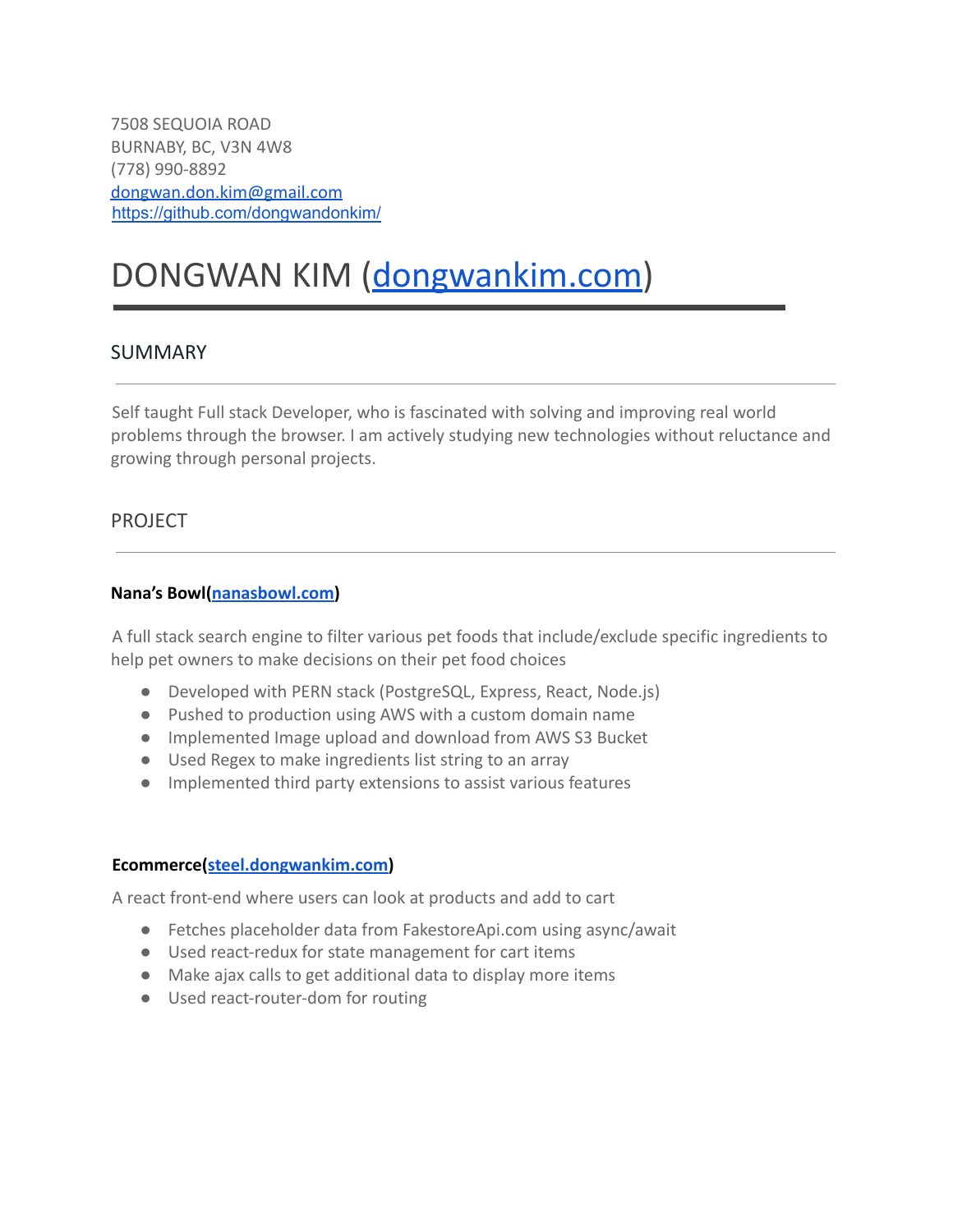## **GSTRADE[\(https://gstrade.herokuapp.com\)](https://gstrade.herokuapp.com)**

A web application that assists game users to buy, sell and list items in real-time

- Designed ERD and used git and github for version control
- Developed front-end with HTML5, CSS, Bootstrap, jQuery and JavaScript
- Created back-end with Ruby on Rails by implementing RESTful routes, MVC pattern, CRUD and WebSockets
- Features: user authentication, live search, pagination and infinite scrolling

## EXPERIENCE

#### **Kensington Pet Food Plus, Burnaby** *— Owner*

November 2015 - February 2020

- Operated as an owner of the store and managed a team of a few employees
- Developed a web application to aid pet owners to find specific ingredients for various pet foods

## **K.I. Tech, Changwon** *— HR Assistant Manager*

#### April 2013 - August 2015

- Responsible for resume screening, talent acquisition and organizing and performing interviews from entry level to intermediate positions
- Delegated work to other team members to maintain efficiency and accuracy
- Created and organized talent acquisition reports to present to manager

## **MBCEvery1, Seoul** *— Assistant Program Director*

September 2011 - February 2013

- Worked as an assistant director and director for a variety show called 'Bokbulbok Show Season 2'
- Collaborated with coworkers in a fast-paced environment requiring daily meetings, brainstorming and presenting creative ideas; and effectively communicated with other departments to ensure successful for the preparation and the recording of weekly shows
- Managed end-to-end post production involving rough cuts, team discussions, captions, visual and sound effects, and receiving approval from the chief producer